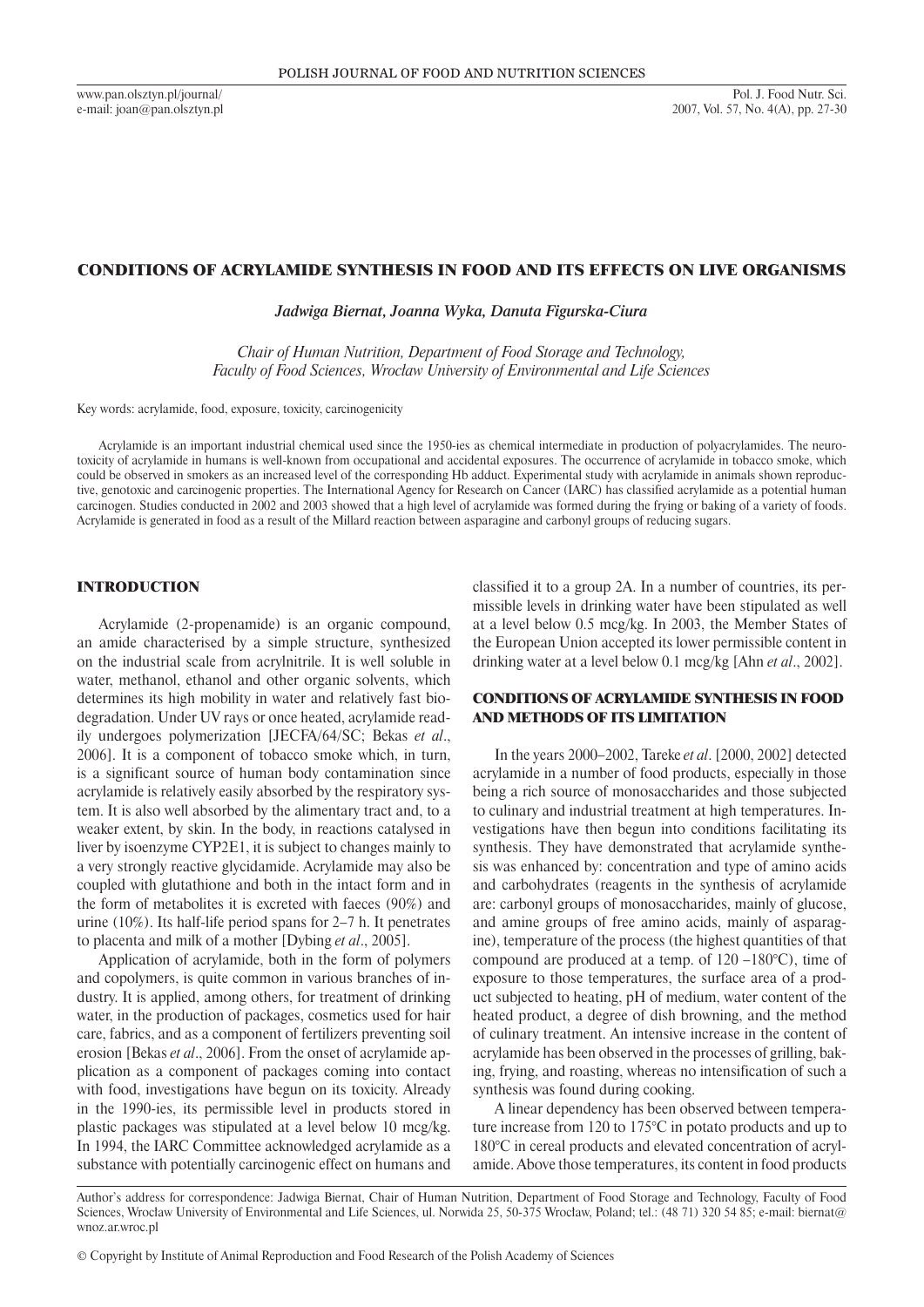was found to decrease considerably due to its decomposition, the course of which has not be exactly recognized yet [Gökmen *et al*., 2006]. The synthesis reaction of acrylamide is a reaction proceeding on the surface of a heated product and is strictly linked with its browning under the influence of temperature [Ahn *et al*., 2002].

The value of pH facilitating that synthesis reaches 7-8, and its decrease inhibits the production of acrylamide. It has been found that at this pH reactivity of amine groups of free amino acids and carbonyl groups of monosaccharides is the highest. The intensification of acrylamide synthesis has also been observed in potato products at moisture content of 10–20%. In other products its concentration increased at the end of frying and grilling processes when moisture content of the product was already very low [Yung *et al*., 2003; Claeys *et al*., 2005].

Immediately after detection of acrylamide in food products rich in monosaccharides and amino acids as well as after identification of conditions facilitating that synthesis, researches have been undertaken into mechanisms of reactions proceeding in products rich in carbohydrates and subjected to baking or grilling. The fact that this synthesis intensifies during processes of browning, in the course of which there proceed numerous reactions referred to as Maillard's reaction, has given rise to the most important hypothesis elucidating the mechanism of acrylamide formation. During Maillard's reactions there proceed, among others, reactions of asparagine with carbonyl groups of monosaccharides that result in the formation of first N-glucosylasparagine which is then transformed into the Schiff's basis. From that basis, there are simultaneously produced the so-called Amodari's products, simple and reduced ones, and oxazolidine-5-1 derivative of Schiff's basis, whose degradation products are acrylamide and amino sugars [Stadler *et al*., 2002]. Another hypothesis on acrylamide generation is based on the reaction of glycerol degradation during heating, production of acrolein and its transformation into acrylic acid which, after linking with an amine group of asparagine, leads to the production of acrylamide [Gertz *et al*., 2002]. Bęcalski *et al*. [2003], in turn, explains that synthesis by a direct reaction proceeding at an elevated temperature, with the omission of acrolein production, between nitrogen-containing compounds (amino acids) and glucose. It seems that the synthesis of acrylamide is the most probable when linked with the Maillard's reactions. It is indicated by the type of products in which higher contents of acrylamide were detected. Concentrations of acrylamide determined in the same product by various centres are often very diversified. It results, among other things, from the application of different analytical methods, diversified composition of raw materials and conditions of heating. Determinations of acrylamide in food products are carried out in renowned laboratories using GC/MS, HPLC/MS and HPLC/MS/MS methods. Some research works addressed verification of the results of assays performed with various methods and confirmed their sensitivity and accuracy [Ahn *et al*., 2002; Hoenicke *et al*., 2004].

The highest contents of acrylamide are detected in French fries and chips – up to 12000 mcg/kg (Table 1). Its high concentrations (400–1660 mcg/kg) are also found in: crackers, biscuits, gingerbread, dry biscuits, toasts, cracknels, bread and coffee [JECFA/64/SC]. Bekas *et al*. [2006] analysed acrylamide contents in potato chips produced and sold in Poland. These contents, from 380 mcg/kg to 861 mcg/kg, fall into range reported in literature and being rather on its lower edge.

In recent years studies have been undertaken with the aim to reduce the quantity of available acrylamide in food products. It has been demonstrated that this can be obtained by reducing the number of acrylamide precursors in a product or by changing technological parameters of the culinary process [Kita, 2006].

The first aspect requires the selection of potato cultivars suitable for processing of French fries and chips. Such potatoes should be characterised by a very low content of monosaccharides – below 0.5% – which should not increase during storage. Potatoes intended for food processing should be stored at a temp. of 7–8°C to prevent excessive accumulation of reducing sugars in tubers. Attempts are also made to eliminate asparagines as a reagent in acrylamide synthe-

Table 1. Content of acrylamide in selected food products subjected to culinary or industrial processing (2002 – 2004) acc. to JECFA/64/SC.

| Products                                                | Mean content<br>(mcg/kg) | Maximal content<br>(mcg/kg) |
|---------------------------------------------------------|--------------------------|-----------------------------|
| Cereals seeds and cereal<br>products (after processing) | 343                      | 7834                        |
| <b>Bread</b>                                            | 446                      | 3436                        |
| Biscuits (USA)                                          | 350                      | 7834                        |
| Corn flakes                                             | 96                       | 1346                        |
| Pizza                                                   | 33                       | 763                         |
| Fish and sea fruits                                     | 25                       | 233                         |
| Meats and meat products                                 | 19                       | 313                         |
| Milk and dairy products                                 | 5.8                      | 36                          |
| Nuts and seeds of oil plants                            | 84                       | 1925                        |
| Potatoes - puree                                        | 16                       | 69                          |
| Cooked potatoes                                         | 169                      | 1270                        |
| Potatoes-French fries                                   | 752                      | 4080                        |
| Potatoes – chips                                        | 334                      | 5312                        |
| Coffee – infusion                                       | 13                       | 116                         |
| Instant coffee                                          | 288                      | 1291                        |
| Coffee extract                                          | 1100                     | 4948                        |
| Cocoa – powder                                          | 220                      | 909                         |
| Green tea – powder                                      | 306                      | 660                         |
| Sugar and honey                                         | 24                       | 112                         |
| Fresh vegetables                                        | 4.2                      | 25                          |
| Roasted, fried, grilled vegetables                      | 59                       | 202                         |
| Fresh fruits                                            | $<$ 1                    | 10                          |
| Dried, frozen fruits                                    | 131                      | 770                         |
| Alcohol beverages                                       | 6.6                      | 46                          |
| Modified milk                                           | $\leq 5$                 | 15                          |
| Children formulas (powdered)                            | 16                       | 73                          |
| Crackers, sponge fingers                                | 181                      | 1217                        |
| Dried food products                                     | 121                      | 1184                        |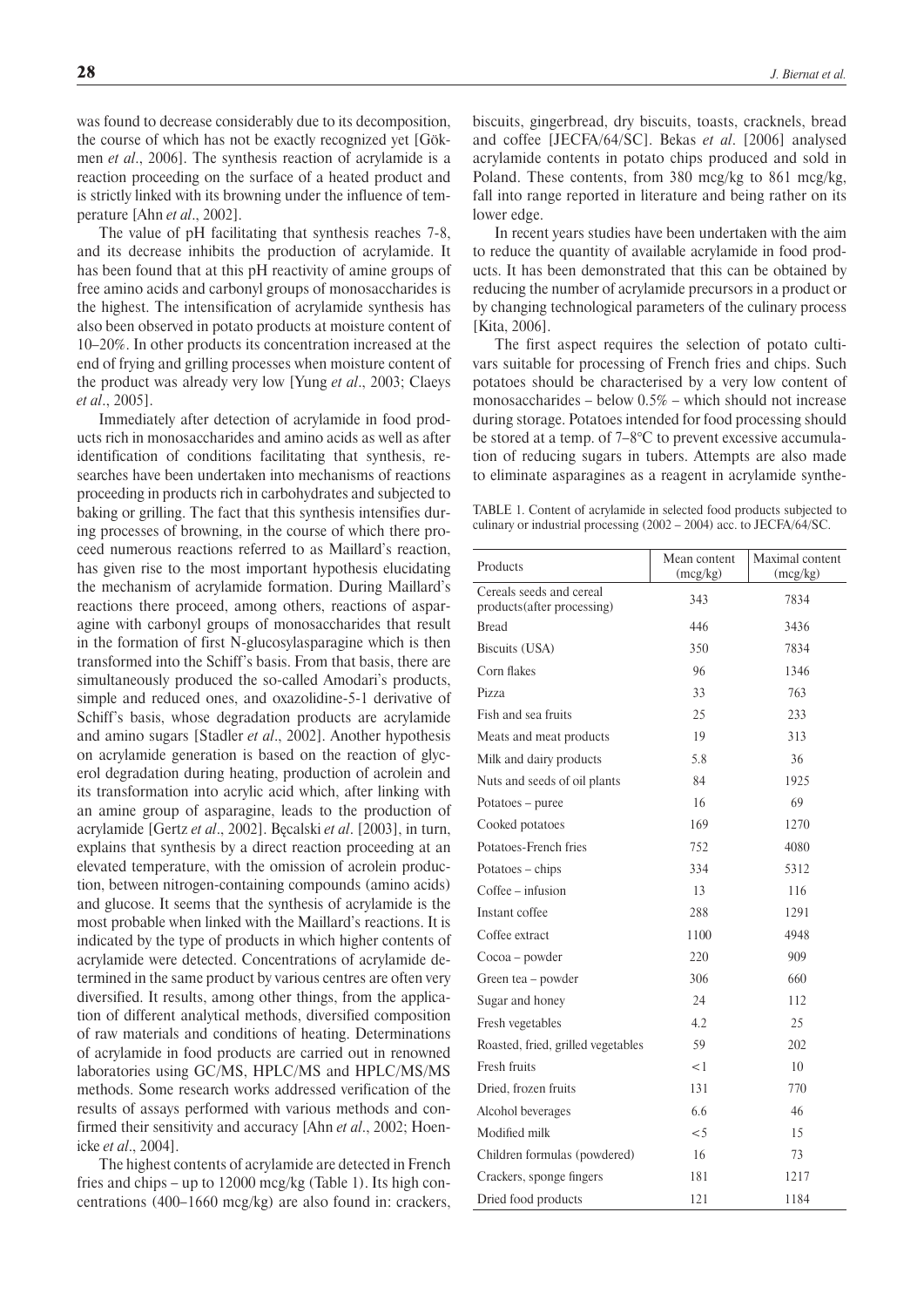sis through its decomposition with asparaginase [Durston, 2004]. It seems, however, that future belongs to methods of reducing acrylamide concentration through modification of conditions of the culinary process, mainly by means of decreasing the temperature of frying to 165°C and re-drying the product to a desired temperature. It has been demonstrated that in this way the quantity of produced acrylamide can be decreased by 80%. Even higher activity inhibiting the production of that compound (*ca*. 90%) has been obtained after initial soaking of French fries in 0.15 mol/L acetic acid, yet the fried product was gaining sour aftertaste [Kita *et al*., 2004; Bräthen *et al*., 2005].

In the aspect of risk posed to health, it is of great significance to estimate the mean supply of acrylamide with daily food rations. Investigations carried out in 2002 by FAO/WHO and in 2003 in the Netherlands demonstrated that children were exposed to a twofold higher intake of acrylamide originated from food than the adults. The mean supply of that compound with a daily food ration, based on results of studies carried out in different countries, is estimated at a level of *ca*. 0.55 mcg/kg b.m./day in adults and 1.04 mcg/kg b.m./day in children under 6 years of age. The mean intake in the entire population is estimated at a level of 0.3–0.8 mcg/kg b.m./day. The major source of acrylamide are French fries that deliver 40% from the total pool of available compound irrespective of age, followed by chips, fried potatoes and coffee [JECFA/64/ SC; Konings *et al*., 2003; Svensson *et al*., 2003].

# TOXIC EFFECT OF ACRYLAMIDE ON ANIMAL AND HUMAN ORGANISMS

In the Member States of the European Union, acrylamide is classified as a carcinogenic, second category mutagenic, and third category toxic to production substance. Toxicity analyses enabled determining its  $LD^{50} - 150$  mg/kg b.m. and NOAEL dose – 0.5 mg/kg b.m. [JECFA/64/SC; Report of a Joint FAO/WHO, 2002].

In rats, doses of 0.5 mg AA/kg b.m. evoked an increase in the incidence of carcinomas of thyroid gland, testicles and adrenal gland. In embryos of Syrian hamsters acrylamide has been observed to evoke a negative impact on neoplasmatic transformations. It induced morphological changes in those cells. Detrimental effect of that compound has also been observed in rats, in which it diminished fertility by changing properties of spermatozoons in males [JECFA/64/SC; Report of a Joint FAO/WHO, 2002].

In humans, acrylamide has been proved to exert a toxic effect on the nervous system, In China, people exposed to that compound at work were characterised by high blood concentrations of AA adducts with hemoglobin and symptoms of polyneuropathy when exposed to a dose of 1mg/kg b.m./ day. Epidemiological assays carried out in the second half of the 1990-ies on a population of people exposed to that compound at work did not demonstrate its carcinogenic activity, except for single cases of pancreas carcinoma. No relationship was confirmed either between nutritional patterns, intake of products being carriers of acrylamide and tumors of intestine, urinary bladder nor kidney [JECFA/64/SC; Report of a Joint FAO/WHO, 2002].

#### **SUMMARY**

In summary, it should be stated that while working out technological conditions of culinary processes it is extremely important to anticipate acrylamide synthesis in products rich in monosaccharides and amino acids as well as to their modification aimed at limiting possibilities of acrylamide formation. In prophylaxis of nervous system affections and tumor diseases, due to potential carcinogenicity of acrylamide to humans, of great significance are: quitting smoking, and in nutrition of children, pregnant and breast-feeding women – limiting the intake of such food products as: French fries, chips, toasts, and crisps.

## **REFERENCES**

- 1. Ahn J.S., Castle L., Clarke D.B., Lloyd A.S., Philo M.R., Speck D.R., Verification of the findings of acrylamide in heated foods. Food Add. Contam., 2002, 19, 1116-1124.
- 2. Bęcalski A., Lau B. P-Y., Lewis D., Seaman S.W., Acrylamide in food: occurrence, sources, and modeling. J. Agric. Food. Chem., 2003, 51, 802-808.
- 3. Bekas W., Kowalska D., Kowalski B., Acrylamide in commercial potato chips from Warsaw market. Pol. J. Food Nutr. Sci., 2006, 56, 391-394.ö
- 4. Bekas W., Kowalska D., Kowalski B., Acrylamide in food. Przem. Spoż., 2006, 6, 36-39 (in Polish; English abstract).
- 5. Bräthen E., Kita A., Knutsen S. H., Wicklund T., Addition of glycine reduces the content of acrylamide in cereal and potato products. J. Agric. Food Chem., 2005, 53, 3259-3264.
- 6. Claeys W.L., de Vleeschouwer K., Hendrickx E., Quantification of the formation of carcinogens during food processing: acrylamide. Trends Food Sci. Technol., 2005, 16, 181-193.
- 7. Durston J. The end of acrylamide?. Potato Buisnes World, 2004, 3, 2.
- 8. Dybing E., Farmer P.B., Andersen M., Fennell T.R., Lalljie S.P.D., Müller D.J.G., Olin S., Petersen B.J., Schlatter J., Scholz G., Scimeca J.A., Slimani N., Törnq vist M., Tuijtelaars S., Verger P., Human exposure and internal dose assessments of acrylamide in food. Food Chem. Toxicol., 2005, 43, 365-410.
- 9. Gertz Ch., Klostermann S., Analysis of acrylamide and mechanism of its formation in deep-fried products. Eur. J. Lipid Sci. Technol., 2002, 104, 762-771.
- 10. Gökmen V., Senyuva H.Z., Study of colour and acrylamide formation in coffee, wheat, flour and potato chips during heating. Food Chem., 2006, 99, 238-243.
- 11. Hoenicke K., Gatermann R., Harder W., Hartig L., Analysis of acrylamide in different foodstuffs using liquid chromatography – tandem mass spectrometry and gas chromatography – tandem mass spectrometry. Anal. Chim. Acta, 2004, 520, 207-215.
- 12. JECFA, Report of a Joint FAO/WHO Expert Committee on Food Additives 8 -17.02.2005. Rome. JECFA/64/SC.
- 13. Kita A., Bräthen E., Knutsen S. H., Wicklund T. Effective ways of decreasing acrylamide content in potato crisps during processing. J. Agric. Food Chem., 2004, 52, 7011-7016.
- 14. Kita A., Effect of selected technological parameters on the quality of fried snack products. Zesz. Nauk. A.R. we Wrocławiu, 2006, 537, Rozprawy CCXL (in Polish).